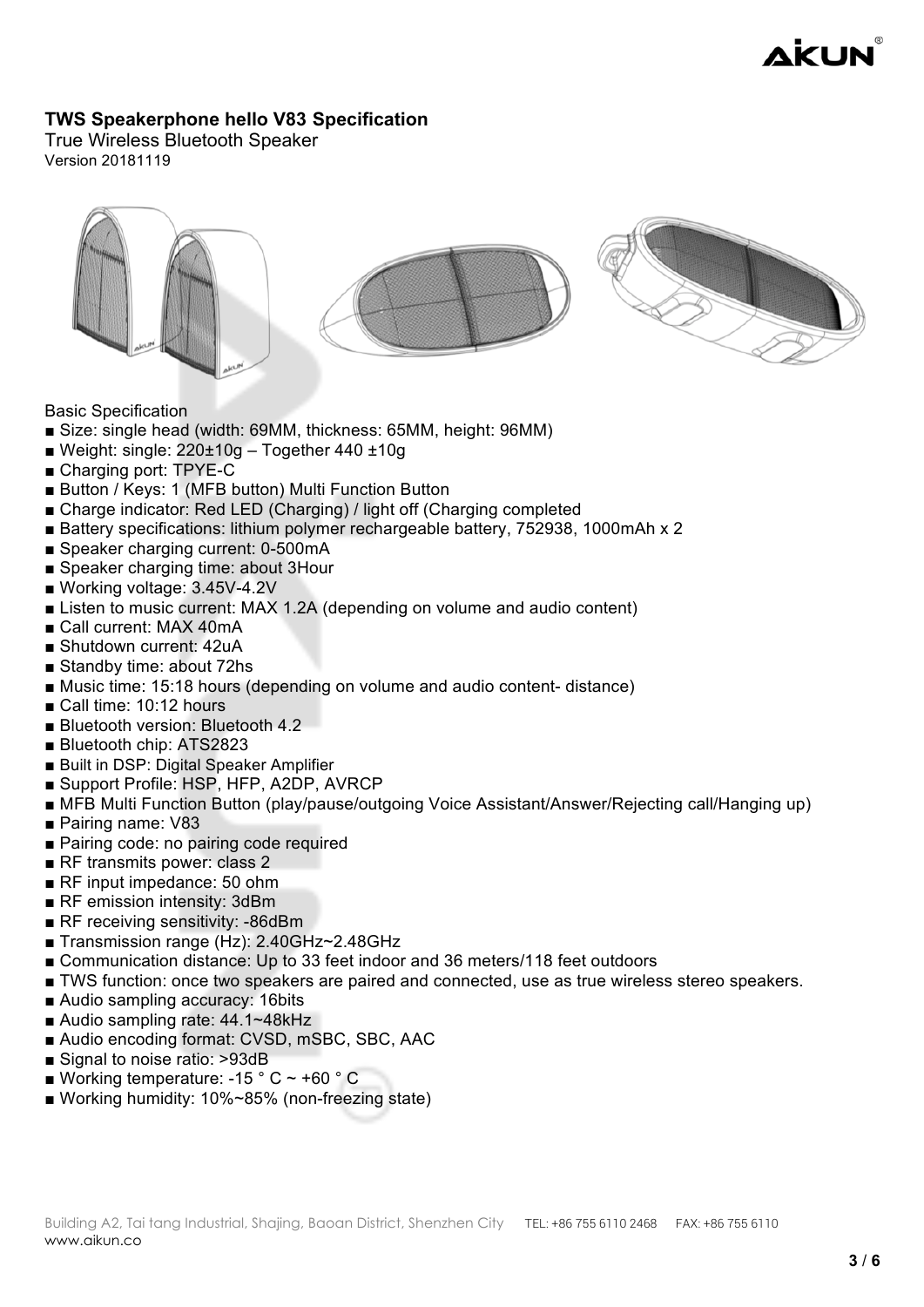

Speaker Specification

- Speaker Specifications: Φ45mm
- Impedance: 4Ω/typ
- Frequency FO~20KHz
- Sensitivity: S.P.L+.-10dB
- Output power: regular 5W

MIC Specification

- MIC type: Pole microphone
- MIC sensitivity: -42±3dB
- $\blacksquare$  SPL: 130dB

Speaker Operating Instructions

#### 1 - Power On the Speaker

Hold (3 sec) the button MFB on the right and the left Button on the speaker to power on and then follow The voice instructions to pair to your phone

#### Power Off the Speaker

Hold (3 sec) the button MFB on the right and the left Button on the speaker to power off the Speaker

#### 2 - Connecting V83 R/L Channel

After V83 R/L Channel is powered on, will automatically Connecting together, and the blue light will flash quickly. If the connection is successful, it will Voice that the Right/Left channel is connected,

After the right/left channel connect, the LED indicator Flashes blue, Now The V83 R/L channel successfully Connected together.

#### To Charging V83 Operation

To Power up the Speaker, simply plug in Dual Type C Cable into Speaker backside and plug USB A Into the power supply or wall charger. It takes approx. 2:3 hours to fully power up. The LED in front will light up Red when charging, and Blue when fully charged.





#### To Paring V83 with you Device

After The V83 R/L channel successfully powered up and Connected together. Search " hello V83 " on your Smartphones Bluetooth list, and select V83 to pair with Smartphone. You will hear "Bluetooth Connected" When pairing is complete.